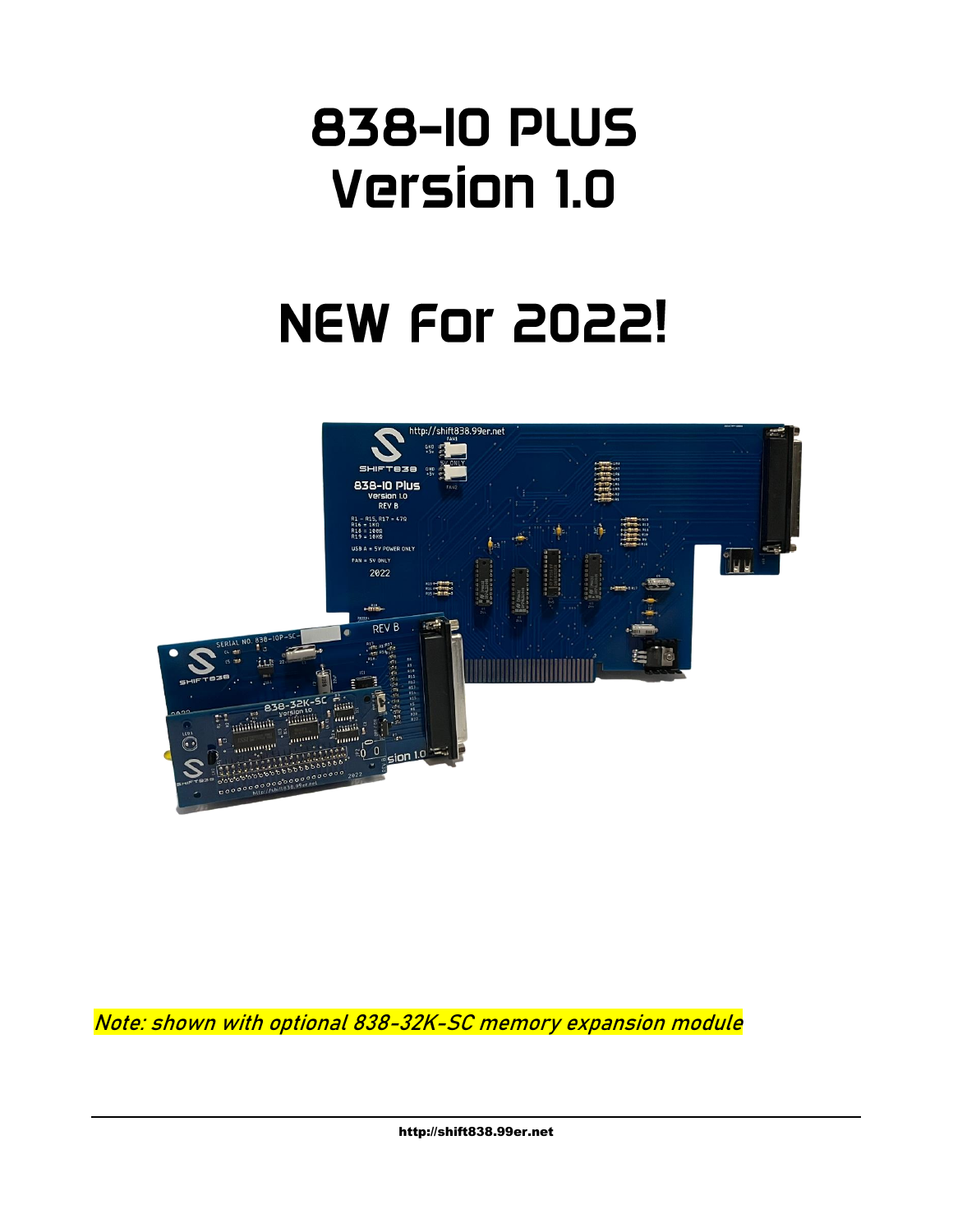## **Table of Contents**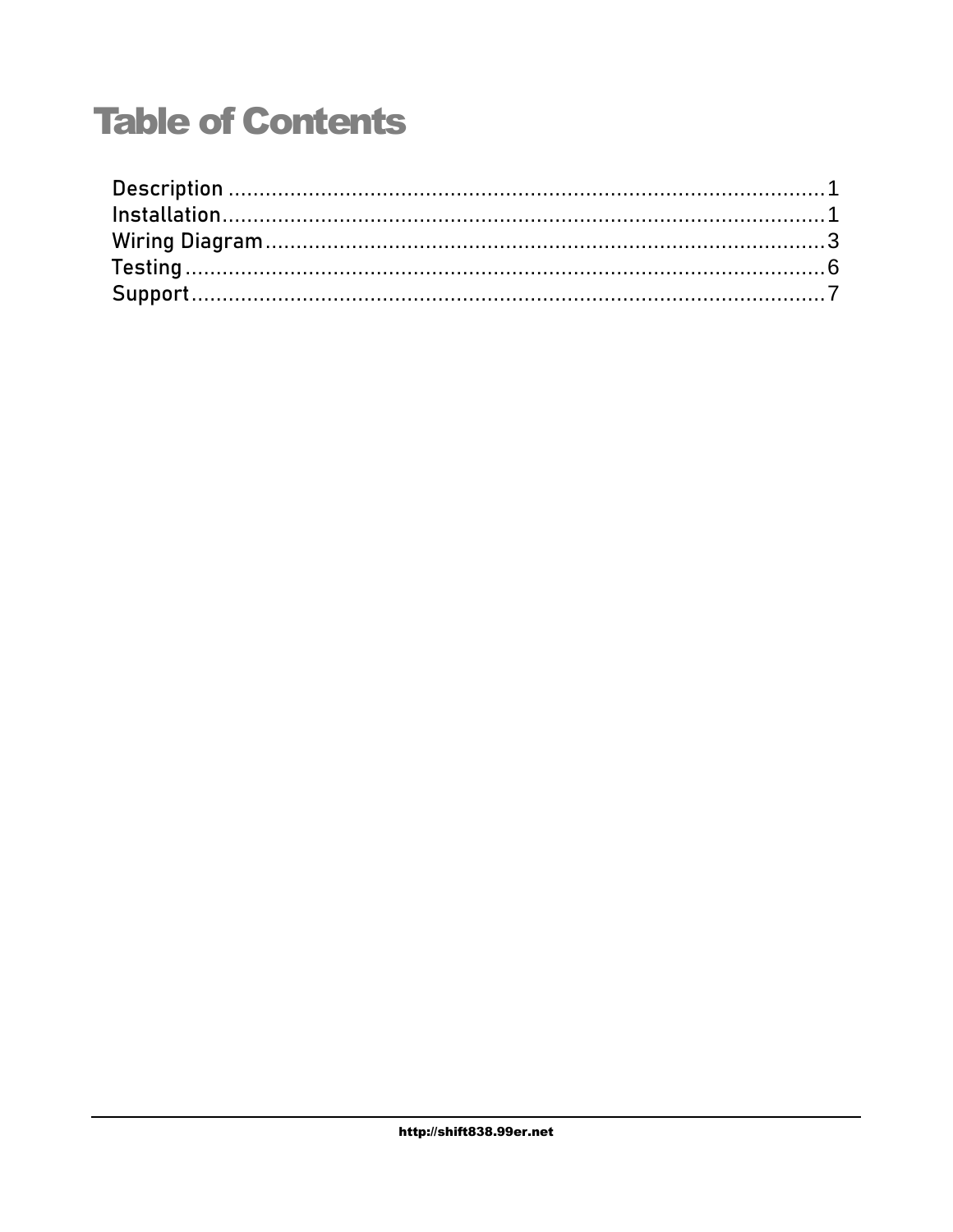#### <span id="page-2-0"></span>**Description**

Congratulations on your purchase of the new 838-IO Plus peripheral expansion card.

This card is a direct replacement for the Flex Cable Interface for the TI-99/4 and TI-99/4A home computers.

The card removes the large firehose cable and elephant foot interface card from the side of the TI-99/4 and TI-99/4A computers. It is replaced with a vertical standing card and a new DB37 double shielded twisted paired cable that is now connected from the back of the unit. This will free up desk space for your TI computer!

There is also an optional 32k module that mounts on the actual 838-IOP card that plugs into the side port TI bus, which frees up an PEB slot!

<span id="page-2-1"></span>More expansion cards are planned in the near future.

#### **Installation**

- 1. Ensure the 838-IOP packages includes:
	- a. 838-IO Plus PEB card
	- b. 838-IO Plus side-port card
	- c. DB37 double-shielded twisted pair (male to male) cable if purchased from SHIFT838.
	- d. 838-IO Plus side-port card 3D printed case (if purchased from SHIFT838)
	- e. Optional 838-32K-SC (side-port 32K memory expansion module)
		- i. If using the 838-32K-SC, please ensure all other memory expansion cards are removed from your system.
- 2. Ensure both the TI-99/4 or TI-99/4A and Peripheral Expansion Box are powered off.
- 3. Unplug the power cable from the peripheral expansion box.
	- a. **If the PEB was powered up then leave the power off for at least 2 minutes.**
- 4. Unplug the side port card of the Flex Cable Interface from the TI-99/4A or TI-99/4 computer.
- 5. Remove the top of the PEB
- 6. Remove the old Flex Cable Interface card if it is installed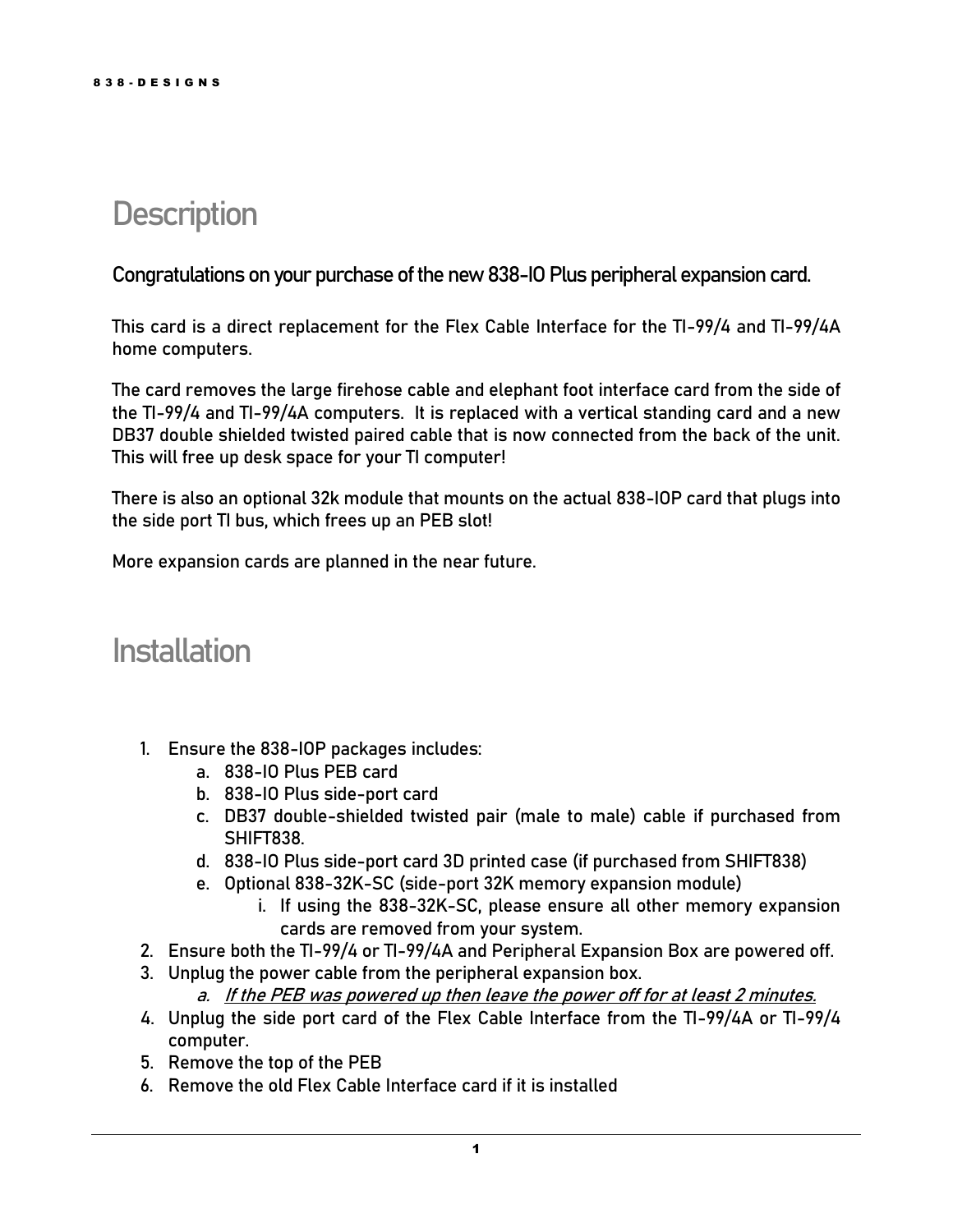- a. You may need to remove a mount screw from the back of the unit that is mounted to the back of the PEB.
- 7. Insert the new 838-IO Plus card into slot #1 (far left) of the PEB
- 8. If using the new 838-32K-SC expansion module plug the expansion module on top of the 838-IO Plus side card
	- a. Ensure that the power jumper/switch is set to the INT for internal power as it will be powered by the 838-IO Plus PEB card.
	- b. Ensure the 838-32K-SC ON/OFF switch is set to the  $\overline{ON}$  position. (This switch turns the 32K module on or off. When mounted in the 838-IO Plus Case move the switch to the UP position to turn the card on.



**Note: The system can only have one memory expansion enabled at any one time. Do not try to have the 838-32K-SC, a PEB memory expansion card or an internal memory expansion such as the 32k internal MOD being used at the same time. This may result in damage to your system!**

- 9. Plug the new 838-IO Plus Side-card onto the TI-99/4 or TI-99/4A side-port bus connector.
- 10. Connect the 838-IOP DB37 cable between the two cards.
- 11. Tighten the mount screws on the cable connectors on both ends to secure the cable.
- 12. Double-check all connections
- 13. Put top cover of PEB back on
- 14. Plug power cable back into PEB
- 15. Power up PEB
- 16. Verify the IOP link/power led is on.
	- a. This is the bottom LED on the 838-IO Plus Side-card. This LED should be GREEN.
- 17. If the 838-32k-SC module is installed then the top yellow LED will be lit before the console is powered up. Once powered up the LED will turn off and only engage when the 32k is being used.

Note: The 838-32k-SC module is powered by the 838-IO Plus and not the console. To use this module inside the 838-IO Plus SC the PEB must be powered on.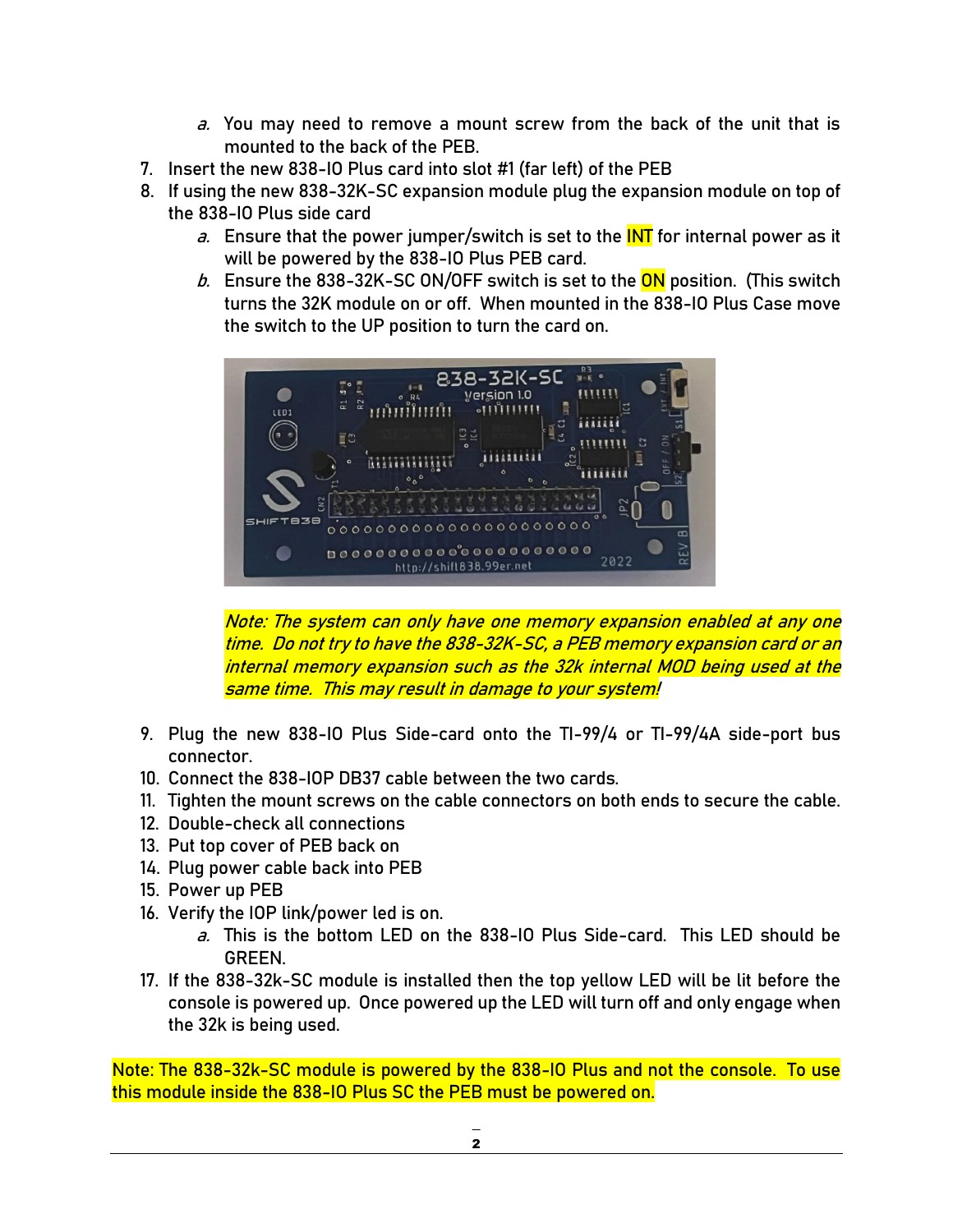18. Power up your TI-99/4 or TI-99/4A computer

## <span id="page-4-0"></span>Wiring Diagram

# 838-10 Plus Cable Wiring

Some signals must be paired with a ground singnal. It easiest to tie all grounds together by soldering one connector side of the grounds to the DB37 metal housing.

Also some signals must be away from others in order for the inteface card to work correctly. Please follow the color codes below as they have been proven to work. Photos of a finished cable end is at the bottom of the document to help better identify what colors are what.

Using the recommended 50 pair twisted pair double shielded cable allows for only one side of the grounds to have to be connected because along with the shield ground wire connected to the metal housing then all become grounded since the 838-IO Plus boards DB37 mounting poins are also grounded in the circuit.

DB37 Male Wire Pair Colors Pin  $#$  | Signal 1 +8VCC Red - White Stripe 2 | MEMEN | Pink - Purple Stripe GND | Pink - Red Stripe 3 | CRUIN | Mint Green – Blue Stripe GND Green - White Stripe

When the cable is complete you should have 49 connections + shield ground wire.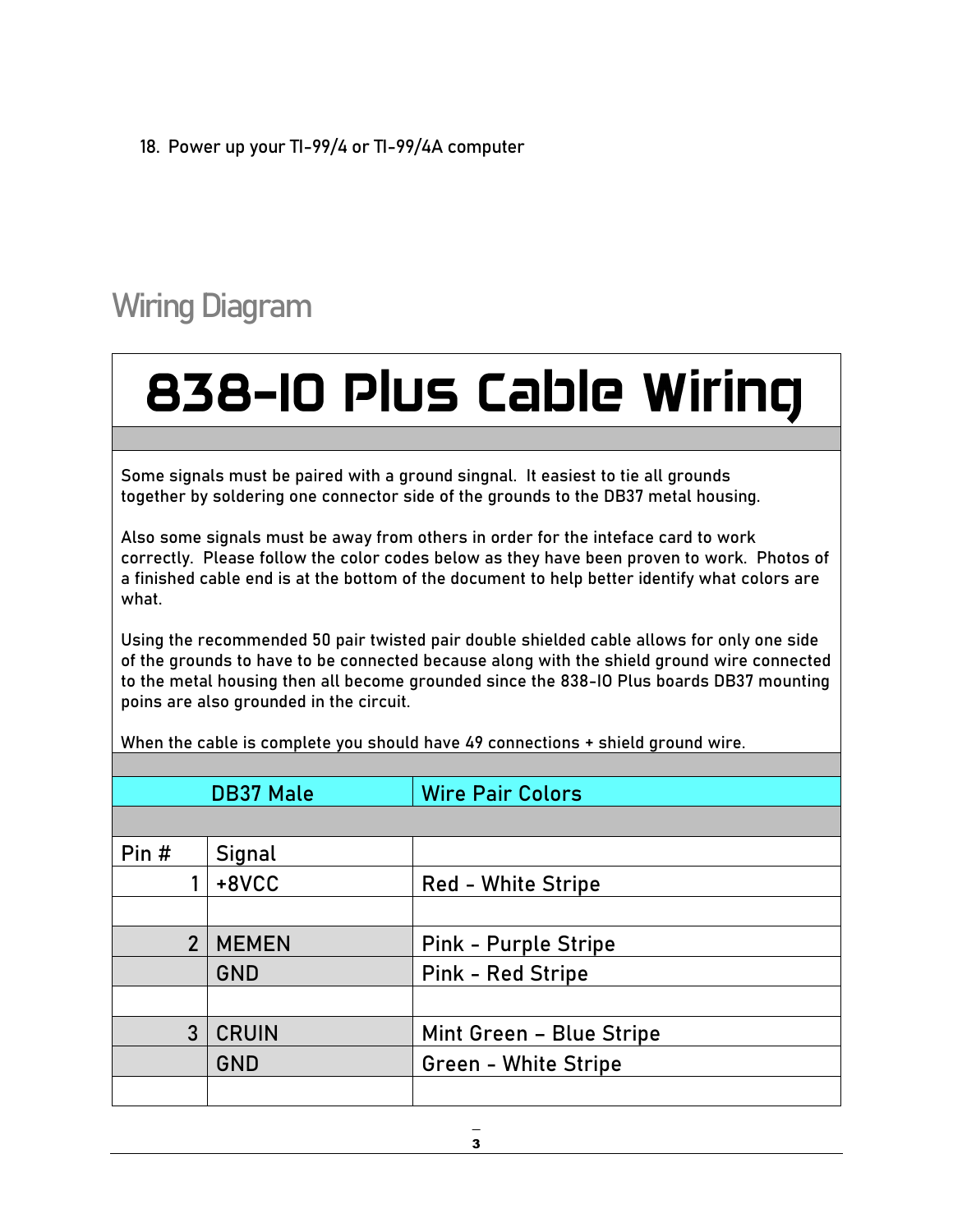|                 | $4 \mid WE$                      | Orange                            |
|-----------------|----------------------------------|-----------------------------------|
|                 | <b>GND</b>                       | Orange - Black Stripe             |
|                 |                                  |                                   |
| 5 <sup>5</sup>  | <b>CRUCLK</b>                    | Yellow                            |
|                 | <b>GND</b>                       | <b>Yellow - Black Stripe</b>      |
|                 |                                  |                                   |
| 6               | <b>DBIN</b>                      | <b>White - Yellow Stripe</b>      |
|                 | <b>GND</b>                       | <b>White - Green Stripe</b>       |
|                 |                                  |                                   |
| 7               | <b>INTA</b>                      | <b>Light Blue</b>                 |
| 22              | $ $ A <sub>13</sub>              | Light Blue - Black Stripe         |
| 8               | <b>CLKOUT</b>                    | Gray                              |
|                 | <b>GND</b>                       | Gray - Black Stripe               |
|                 |                                  |                                   |
| 9               | A00                              | <b>Brown</b>                      |
|                 | <b>GND</b>                       | <b>Brown - White Stripe</b>       |
|                 |                                  |                                   |
| 10              | $ $ A01                          | Purple                            |
|                 | $11$ $A02$                       | <b>Purple - White Stripe</b>      |
|                 |                                  |                                   |
| 12 <sup>°</sup> | $ $ A03                          | White                             |
| 13              | A04                              | <b>White - Black Stripe</b>       |
|                 |                                  |                                   |
|                 | $\overline{14}$ $\overline{A05}$ | Mint Green                        |
| 15              | A06                              | Mint Green - Black Stripe         |
|                 |                                  |                                   |
| 16              | A07                              | <b>Blue</b>                       |
| 17              | A09                              | <b>Blue - White Stripe</b>        |
|                 |                                  |                                   |
| 18              | A10                              | Light Pink - White Stripe         |
| 19              | A11                              | <b>Light Pink - Yellow Stripe</b> |
|                 |                                  |                                   |
| 20              | A12                              | Green                             |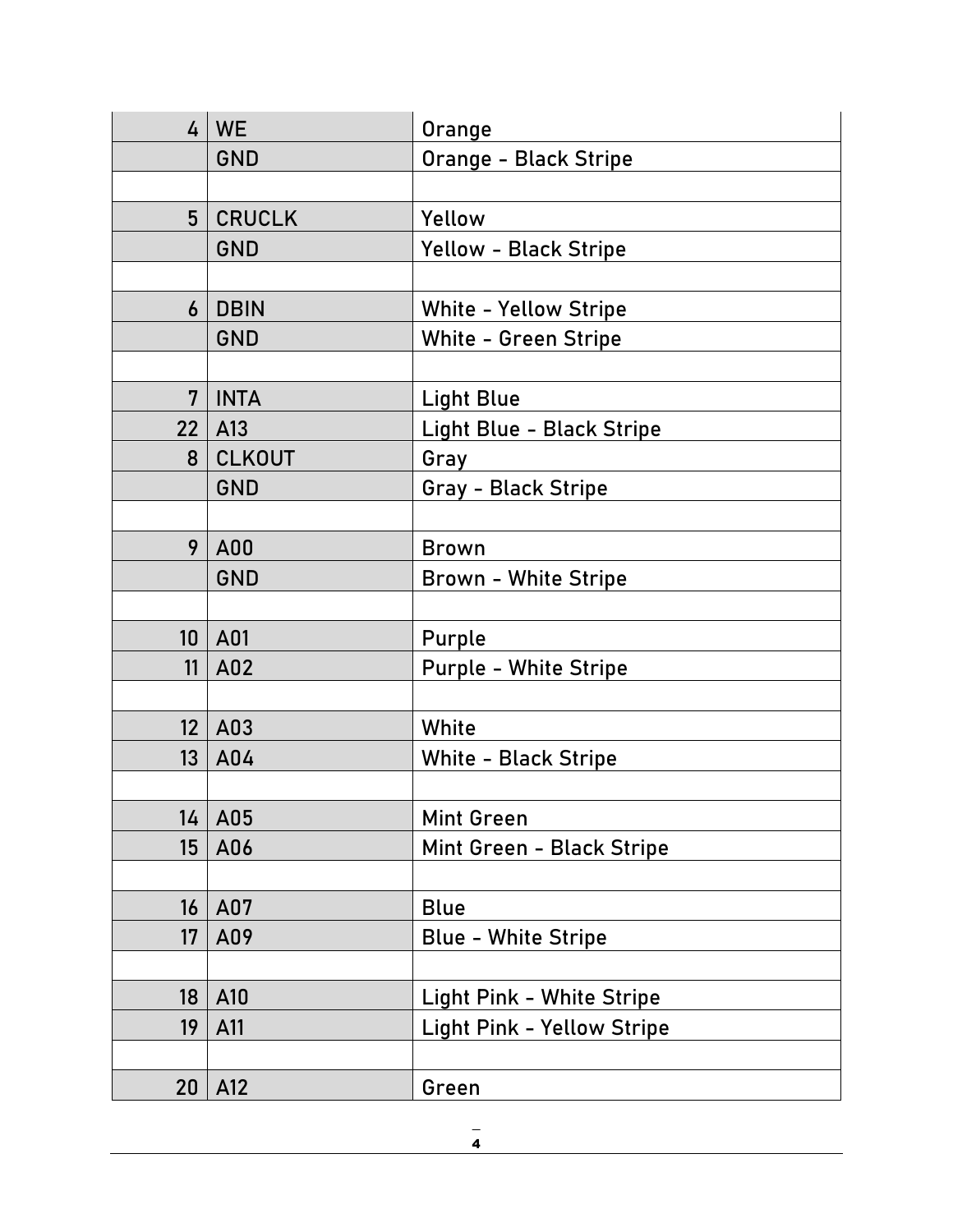|                 | $21$ A12       | Green - Black Stripe            |
|-----------------|----------------|---------------------------------|
|                 |                |                                 |
| 23              | D <sub>7</sub> | White - Red Stripe              |
|                 | <b>GND</b>     | White - Blue Stripe             |
|                 |                |                                 |
| 24              | D <sub>6</sub> | Gray - Blue Stripe              |
| 25              | D <sub>5</sub> | <b>Gray - Red Stripe</b>        |
|                 |                |                                 |
| 26              | D <sub>4</sub> | <b>Gray - Yellow Stripe</b>     |
| 27              | D <sub>3</sub> | Gray - Green Stripe             |
|                 |                |                                 |
| 28              | D <sub>2</sub> | <b>Yellow - Green Stripe</b>    |
| 29              | D <sub>1</sub> | <b>Yellow - Red Stripe</b>      |
|                 |                |                                 |
| 30              | D <sub>0</sub> | Light Blue - Green stripe       |
|                 | <b>GND</b>     | Light Blue - Yellow stripe      |
|                 |                |                                 |
| 31              | RDBENA.A       | <b>Light Blue - Red Stripe</b>  |
| 32 <sub>1</sub> | A15/CRUOUT     | Light Blue - Blue Stripe        |
|                 |                |                                 |
| 33              | A14            | Red                             |
|                 | <b>GND</b>     | <b>Red - Black Stripe</b>       |
|                 |                |                                 |
| 34              | <b>READY</b>   | Pink                            |
|                 | <b>GND</b>     | <b>Pink - Black Stripe</b>      |
|                 |                |                                 |
| 35              | <b>AUDIOIN</b> | <b>Yellow - Green Stripe</b>    |
|                 | <b>GND</b>     | <b>White - Green Stripe</b>     |
|                 |                |                                 |
| 36              | <b>GND</b>     | Green - Blue Stripe             |
| 37              | <b>RESET</b>   | <b>Light Green - Red Stripe</b> |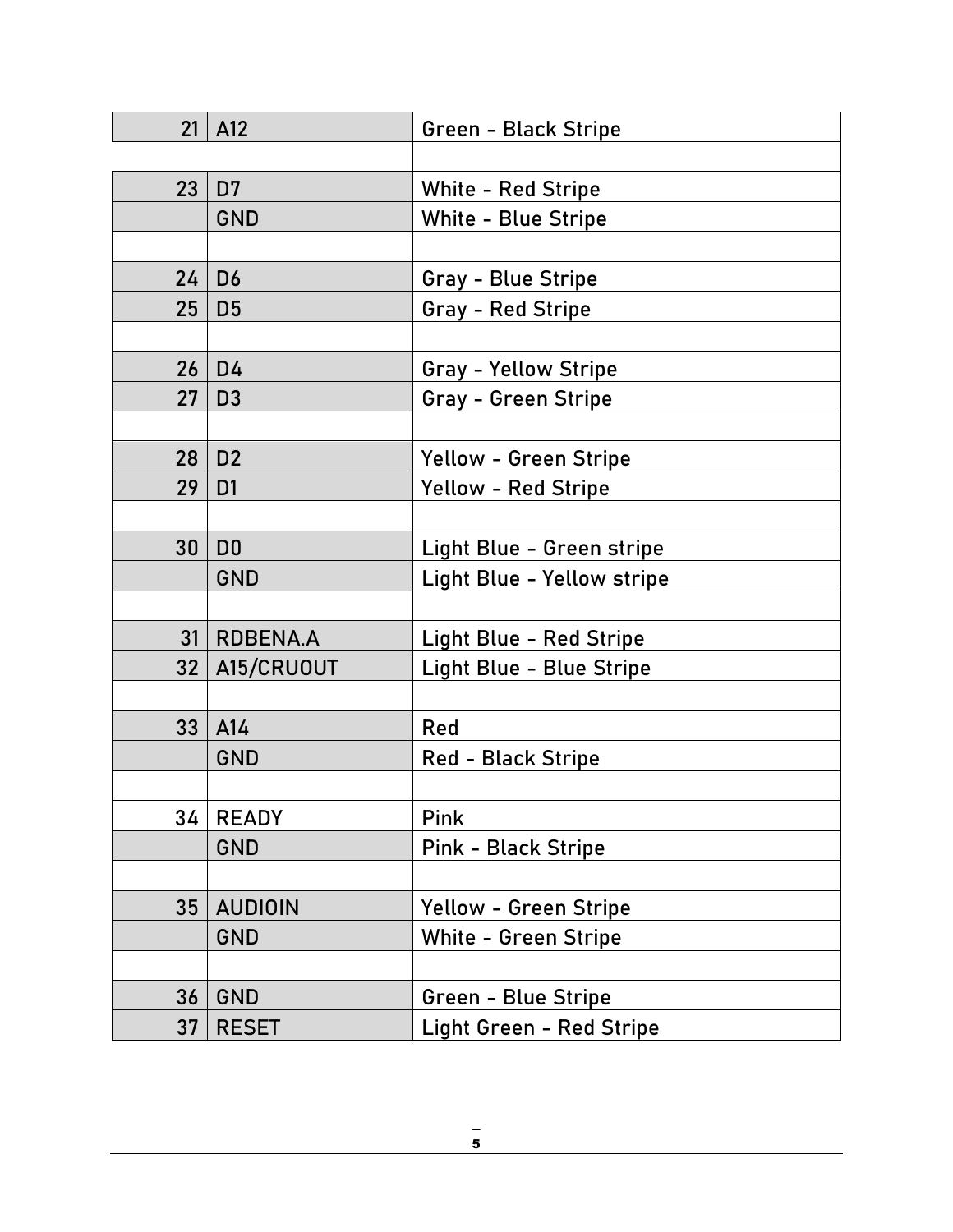

#### <span id="page-7-0"></span>**Testing**

You can access the PEB interface and other cards within the PEB as you would with a standard Flex Cable Interface card.

In Extended Basic typing SIZE and press enter will show you the amount of memory available for base and expanded.

Accessing storage devices such as floppy disk, hard disk and ram disk all work as you are used to.